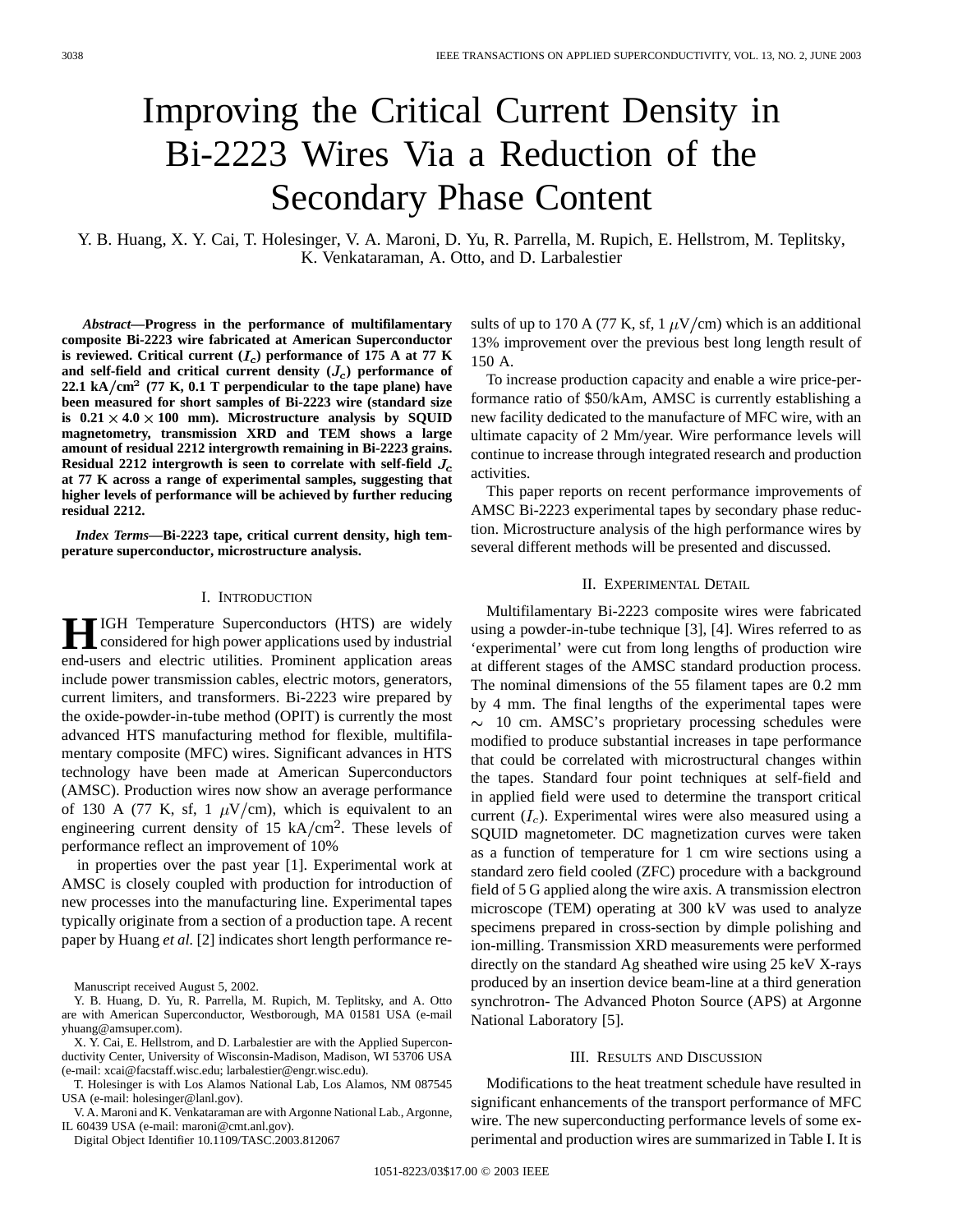| TABLE I                                       |
|-----------------------------------------------|
| RECORD AMSC BI-2223 WIRE PERFORMANCE AT 77 K. |

|                                   | Production<br>wire | Experimental<br>wire |
|-----------------------------------|--------------------|----------------------|
| I <sub>c</sub> (A, self field)    | 155                | 175                  |
| $I_c$ (A, 0.1T, $I/c$ )           | 68.3               | 74.3                 |
| $J_e$ (A/cm <sup>2</sup> , sf)    | 18,000             | 20,200               |
| $J_c$ (A/cm <sup>2</sup> , sf)    | 46,200             | 51,800               |
| $J_c$ (A/cm <sup>2</sup> , 0.1 T) | 20,300             | 22,100               |



Fig. 1. Normalized DC magnetization of experimental wires with different  $J_c$ values at 77 K and self-field. A 30% rolling reduction before measurement was used to break up grain connectivity.

important to note that the modifications developed to improve short length performance also significantly improved production lengths of MFC wire. These results validate the integrated research and production approach used at AMSC for MFC wire improvements.

Because the self-field significantly suppresses the  $I_c$  of highcurrent Bi-2223 tapes at 77 K [6], [7], performance levels are now quantitatively measured in an applied field of 0.1 T  $\left(\frac{1}{c}\right)$ to determine intrinsic material performance. The  $J_c$  value of 22 100 A/cm<sup>2</sup> at 77 K and 0.1 T (//c) from the new experimental wire reported here is  $\sim 10\%$  higher than the level obtained last year [2], 30% higher than the estimated 0.1 T value for AMSC's self-field  $J_c$  record tape (74 kA/cm<sup>2</sup>, 77 K, made in 1998)[4], and represents a new level of performance for MFC wires.

To better understand the recent improvement and current limiting mechanisms in general, a SQUID characterization method was developed to probe for residual amounts of lower  $T_c$  Bi-2212 [2]. To reveal the presence of Bi-2212 intergrowth that is normally shielded by the grain connectivity in a fully-processed conductor, wire samples were measured after substantial deformations which break up grain connectivity. The relative amount of Bi-2212 was approximated by measuring the deviation of the magnetization at 80 K from a straight line drawn between the high-temperature purely 2223 component and the low-temperature magnetization in which all the 2212 and 2223 shields flux, i.e., the value of A-B in Fig. 1. The straight-line approximation is likely to give an underestimation of the deviation due to 2212. As shown, the normalized magnetization difference at 80 K decreases as the  $J_c$  value of



Fig. 2.  $J_c$  performance plotted as a function of the difference in the magnetization curves of the broken-up experimental tapes and an extrapolated curve for a pure Bi-2223 tape.



Fig. 3. A portion of the transmission XRD patterns ( $7^{\circ} < 2\Theta < 12^{\circ}$ ) for two Ag/Bi-2223 composite wire specimens subjected to alternative heat treatment Fig. 3. A portion of the transmission XRD patterns ( $7^{\circ}$  <  $2\Theta$  <  $12^{\circ}$ ) for two Ag/Bi-2223 composite wire specimens subjected to alternative heat treatment steps in the final stages of processing: + = the (115) li Fig. 3. A portion of the transmission XRD patterns ( $7^{\circ} < 2\Theta < 12^{\circ}$ ) for two Ag/Bi-2223 composite wire specimens subjected to alternative heat treatment steps in the final stages of processing:  $+ =$  the (115) line of  $J_c$  of 40 kA/cm<sup>2</sup> and b) Modified, 48 kA/cm<sup>2</sup> (77 K, sf).

the tape increases. The value of A-B for each tape is plotted as a function of  $J_c$  value in Fig. 2. Assuming that the A-B value is proportional to the amount of Bi-2212,  $J_c$  performance increases as the amount of 2212 decreases, indicating that there is significant potential for further improvement of transport performance by further reducing the amount of 2212.

Fig. 3 presents through-sample transmission XRD patterns for two samples with  $J_c$  (77 K, SF) of 40 kA/cm<sup>2</sup> (by the standard heat treatment) and 48 kA/cm<sup>2</sup> (by a modified heat treatment), respectively. The intensities of the 3221 and 2212 lines to the (115) line of 2223 (at  $2\theta = 8.38^{\circ}$ ) indicate the lower  $J_c$ sample contains more 2212 and 3221, which could not readily be identified using the standard XRD method based on a laboratory X-ray source and the use of peeled samples, which are partially penetrated by the X-ray beam [5].

TEM experiments further supported the conclusions from the SQUID and XRD analyzes. The structure of the individual filaments, as seen at the level of TEM, consists of a shell of well-formed Bi-2223 grains next to the silver sheath. This Bi-2223 shell, typically the width of 2 or 3 grains, contains very few intergrowths, thus explaining the very sharp transition of uncrushed wires. Inside this shell, the Bi-2223 grains contain a much higher density of intergrowth of Bi-2212. Large Bi-2212 grains were rare. However, clusters of Bi-2212 layers (typically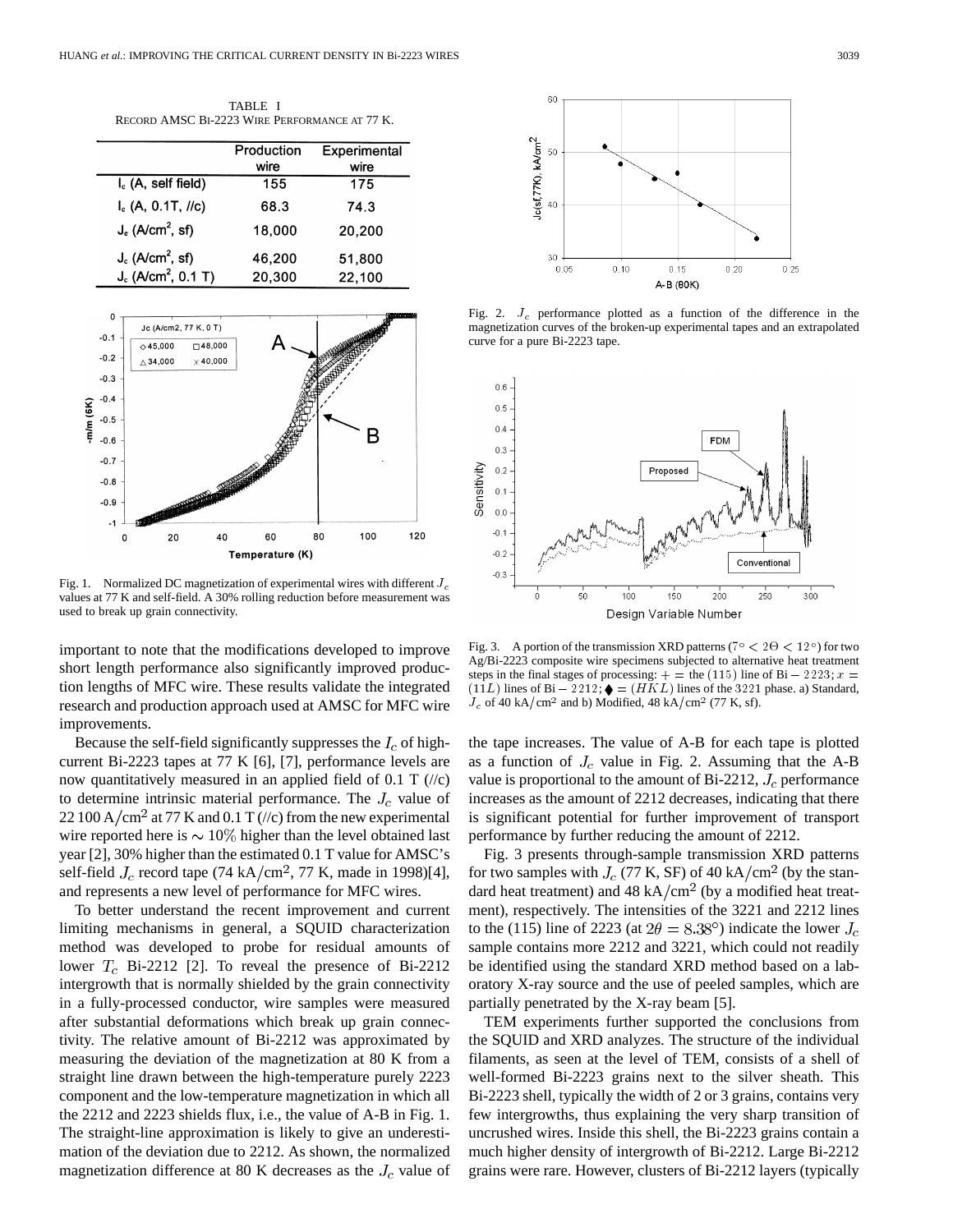

Fig. 4. TEM micrograph of some residual Bi-2212 and Bi-2234 structures within the Bi-2223 colonies in the interior of the conductor filaments of a wire with  $J_c$  of 48 kA/cm<sup>2</sup> (77 K, sf). X and O denote Bi-2212 and Bi-2234 intergrowths, respectively.

less than ten) could be found regularly in the Bi-2223 matrix. Fig. 4 shows a representative TEM micrograph of the latter region from a wire with  $J_c$  of 19.8 kA/cm<sup>2</sup> (77 K, 0.1 T) and  $48 \text{ kA/cm}^2$  (77 K, sf). A wide range of intergrowth structures is present in the colony structure. Included are several single layers of the Bi-2234 phase. Some of the Bi-2212 intergrowth structures appear to be nearly periodic. While one may argue whether or not multiple Bi-2212 intergrowths constitute a distinct grain or intergrowth structure, it is clear that Bi-2212 is a significant part of the microstructure; its reduction represents an important area for wire performance improvements. Unfortunately, it is difficult to obtain a quantitative estimation of total 2212 intergrowth concentration from TEM because of the very localized nature of the measurement.

While the new modifications for processing have been shown to reduce the Bi-2212 phase and intergrowth density, it would be better to control this feature of the microstructure at the time of Bi-2223 formation. TEM analysis of samples quenched early in the process show a correlation between the density of intergrowths and the distance from the pools of liquid phase that supply the necessary components for precipitation of the liquid phase.

The micrograph in Fig. 5, obtained in a sample quenched from HT1 process, shows the precipitation of Bi-2223 grains from a liquid phase. Note the high density of intergrowths in the Bi-2223 grain which is furthest away from the amorphous phase.



Fig. 5. TEM micrograph showing the liquid mediated growth of the Bi-2223 phase from Bi-2212/Bi-2201 and the higher density of Bi-2212 intergrowths in the Bi-2223 phase that is furthest from the pool of liquid. The sample was quenched during HT1 process.

In the case of earlier studies [8], [9], 2212 was observed at the basal plane boundaries of the 2223 grains and correlated with an  $\sim$  80 K kink in the m vs T curve of unrolled, as-produced samples. There was a highly nonlinear increase in  $J_c$  as the 2212 intergrowth and the kink was eliminated. In contrast to tapes of that vintage whose maximum  $J_c$  (77 K, 0 T) values were  $\sim$  25 kA/cm<sup>2</sup>, the present higher performance samples have m vs  $T$  curves with only one sharp transition close to 105 K in the as-produced state. However, the  $m \text{ vs } T$  results after rolling and the HRSEM images provide clear evidence that residual 2212 phase within the Bi-2223 colony is still a factor limiting supercurrent in very high performance Bi-2223 tape. Further work will focus on understanding the current limiting mechanism by the intergrowth and further eliminating 2212 intergrowth.

## IV. CONCLUSION

It was shown that residual Bi-2212 is an important defect in MFC wires with regards to understanding current limiting mechanisms and improving the performance. A critical current density of 22.1 kA/cm<sup>2</sup> at 77 K and 0.1 T (//c) has been measured for short samples, representing a new level of performance for Bi-2223 tape. A systematic microstructural study on the high performance tapes by SQUID magnetometry, transmission XRD, and TEM has identified many residual Bi-2212 intergrowths and a few Bi-2212 grains within Bi-2223 colonies as well as some other secondary phases. The relative amounts of residual Bi-2212 correlates with self-field  $J_c$  across a range of experimental samples, suggesting that higher levels of performance will be achieved with further elimination of residual Bi-2212.

#### ACKNOWLEDGMENT

The authors thank DOE for its support of Wire Development Group and Dr. J. Jiang of the University of Wisconsin at Madison for helpful discussion. Work performed at the Argonne National Laboratory and the Los Alamos National Laboratory